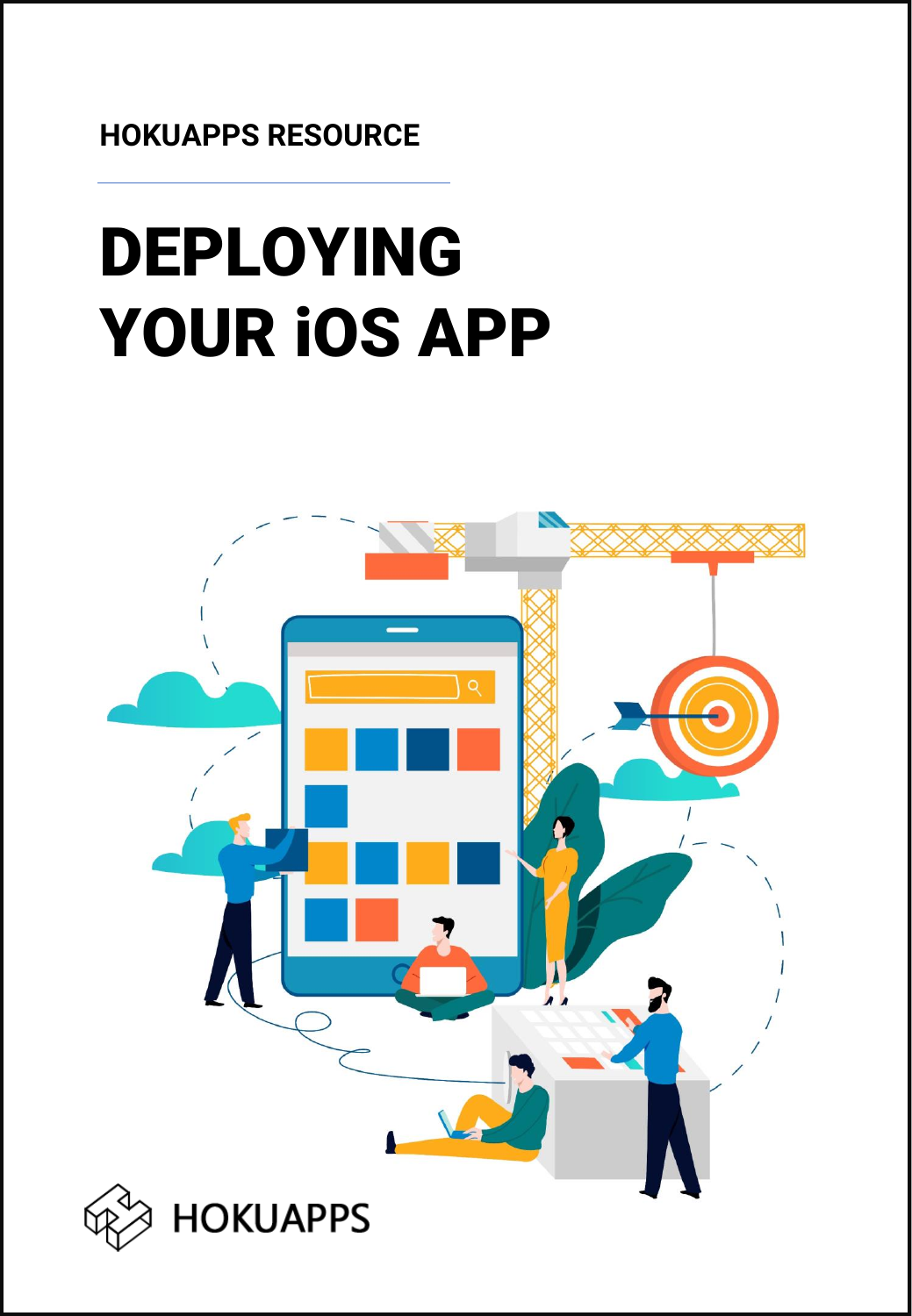

## To deploy your iOS application, you will need to complete the following steps.

## **Creating an Apple ID**

Before using the Apple Developer Account for sideloading apps, you first need to have an Apple ID.

*Note:*

- In-case you already have an Apple ID and wish to use it as a developer account, go to '**Choosing A Membership**' section in this help document. OR
- go to '**Creating an Apple Developer Account**' section in this help document.
- 1. Visit **<developer.apple.com>**
- 2. Go to '**Account**'.
- 3. Click the **Create Apple ID** button.
- 4. Enter the details and click **Continue.**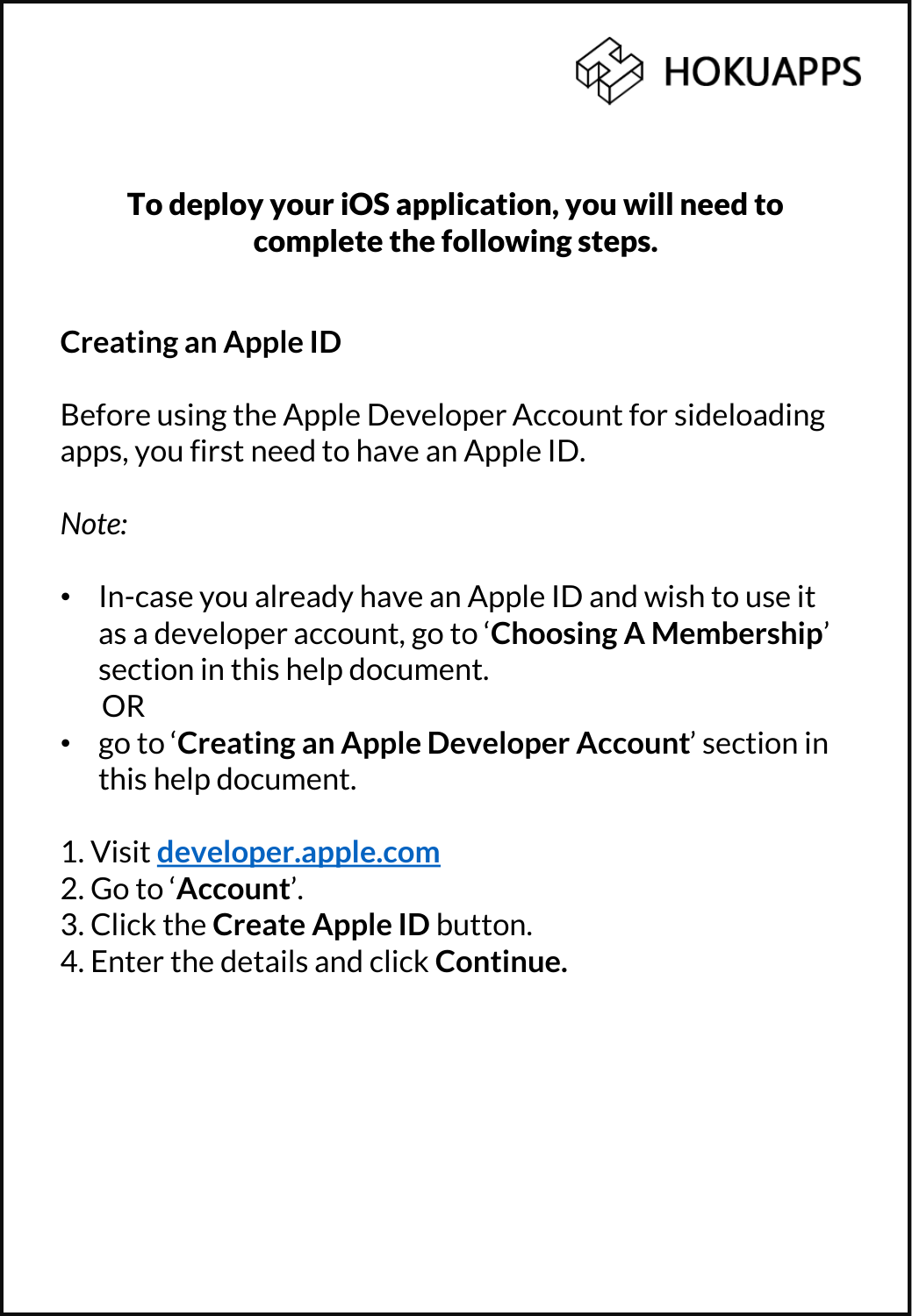## **Create Your Apple ID**

| One Apple ID is all you need to access all Apple services.<br>Already have an Apple ID? Find it here<br>P<br>Anuja<br><b>United States</b><br>09/16/1990                                                                                                                                                                                                                                                                              | a                                                       |
|---------------------------------------------------------------------------------------------------------------------------------------------------------------------------------------------------------------------------------------------------------------------------------------------------------------------------------------------------------------------------------------------------------------------------------------|---------------------------------------------------------|
| anuja.hokuapps@gmail.com<br>This will be your new Apple ID.<br>00000000<br>                                                                                                                                                                                                                                                                                                                                                           |                                                         |
| What is the first name of your best friend in high scho v<br>Ankita                                                                                                                                                                                                                                                                                                                                                                   | Activate Windows<br>Go to Settings to activate Windows. |
| What was the model of your first car?<br>Zen<br>What is the name of the street where you grew up?<br>Vasco<br>These questions will be used to verify your identity and recover your<br>password if you ever forget it.                                                                                                                                                                                                                |                                                         |
| Announcements<br>Get announcements, recommendations, and updates about Apple products,<br>services, software updates, and more.<br>Apple Music, New Apps and More<br>Get recommendations, the latest releases, special offers, and exclusive<br>content for music, apps, movies, TV, books, podcasts and more.<br>Apple News Updates<br>Get the best stories and recommendations from Apple News delivered<br>directly to your inbox. |                                                         |
| Type the characters in the image<br>C New Code<br>(vision Impaired                                                                                                                                                                                                                                                                                                                                                                    |                                                         |
| Apple is committed to protecting your privacy. Learn more<br>Continue                                                                                                                                                                                                                                                                                                                                                                 | Activate Windows<br>Go to Settings to activate Windows. |

5. The site prompts you to enter a **verification code** sent to your email address, to create your new Apple ID. If you haven't received the email,

- Check your Junk mail folder or wait a few minutes.
- If you're still having trouble, you can request a new code by clicking the '**Send a new code**' link to your bottom-left corner.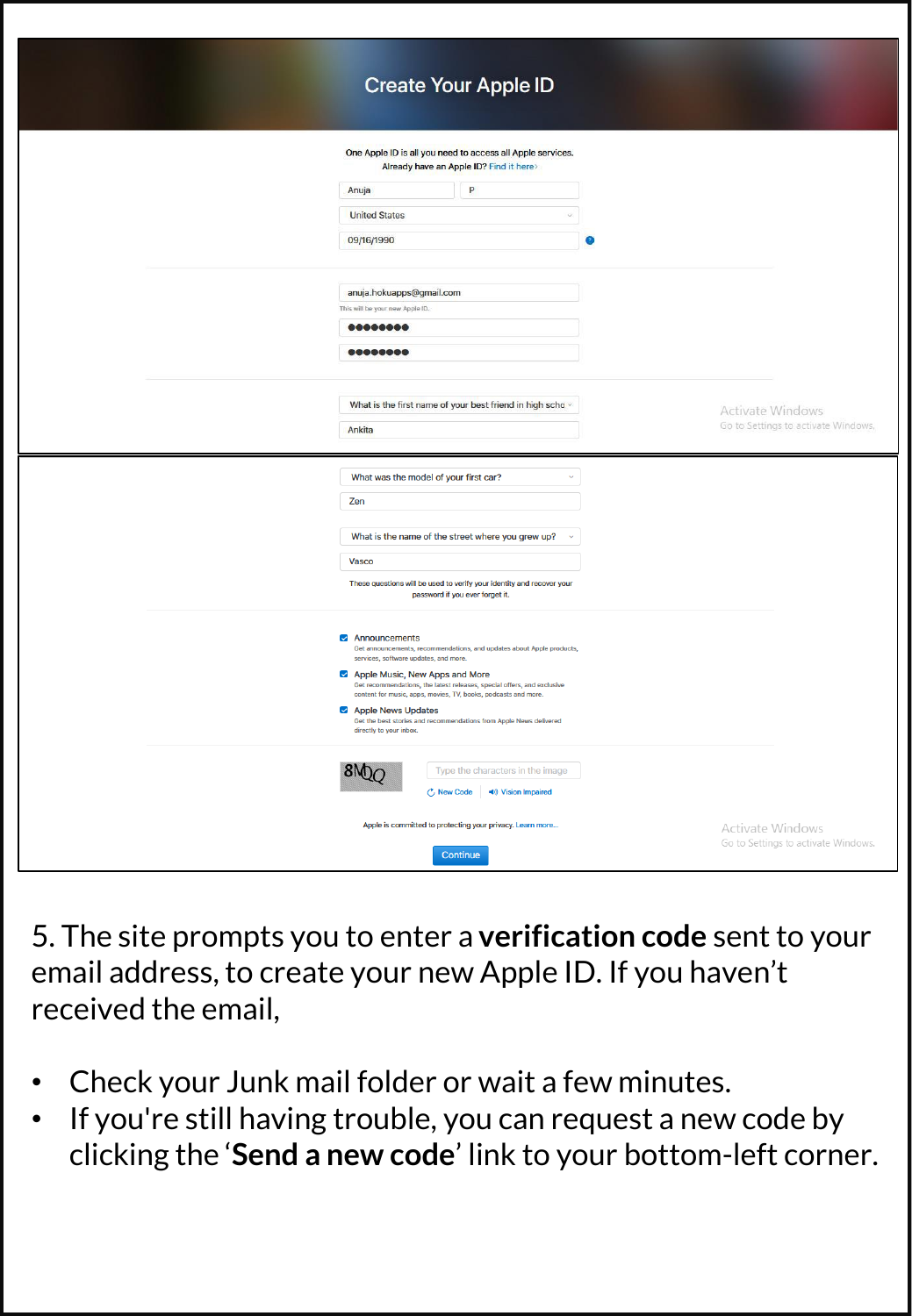| ú | Mac      | iPad | iPhone.           | Watch                                                                                                                                                                | TV. | Music  | Support  | Q                    |     |
|---|----------|------|-------------------|----------------------------------------------------------------------------------------------------------------------------------------------------------------------|-----|--------|----------|----------------------|-----|
|   | Apple ID |      |                   |                                                                                                                                                                      |     |        | Sign In  | Creves Your Acole ID | FAQ |
|   |          |      |                   |                                                                                                                                                                      |     |        |          |                      |     |
|   |          |      |                   | Verify your email address to<br>create your new Apple ID.<br>An email with a verification code has been sent to<br>anuja.patil@hokuapps.com.<br>Enter the code here: |     |        |          |                      |     |
|   |          |      |                   | Didn't get an email?                                                                                                                                                 |     |        |          |                      |     |
|   |          |      | C Send a new code |                                                                                                                                                                      |     | Cancel | Continue |                      |     |

6. Enter your code and click **Continue***.*

7. You will be redirected to the login page. Enter your Apple ID you just created and click **Sign In***.*

8. Upon sign in, on the **Apple Developer Agreement** page, click the first check box to accept the agreement and click the **Submit** button.

| Anuia P<br>Sian Out<br>Apple Developer Agreement                                                                                                                                                                                                                                                                                                                                                                                                                                                                                                                                                                                                                                                                                                                                                                                                                                                                                                                                                                                                                                                                                                                                                                                                                                                              |  |
|---------------------------------------------------------------------------------------------------------------------------------------------------------------------------------------------------------------------------------------------------------------------------------------------------------------------------------------------------------------------------------------------------------------------------------------------------------------------------------------------------------------------------------------------------------------------------------------------------------------------------------------------------------------------------------------------------------------------------------------------------------------------------------------------------------------------------------------------------------------------------------------------------------------------------------------------------------------------------------------------------------------------------------------------------------------------------------------------------------------------------------------------------------------------------------------------------------------------------------------------------------------------------------------------------------------|--|
| This is a legal agreement between you and Apple.<br><b>Download PDF</b>                                                                                                                                                                                                                                                                                                                                                                                                                                                                                                                                                                                                                                                                                                                                                                                                                                                                                                                                                                                                                                                                                                                                                                                                                                       |  |
| contained therein. Unless expressly permitted herein or otherwise permitted in a separate agreement with Apple, you may<br>not modify, publish, network, rent, lease, loan, transmit, sell, participate in the transfer or sale of, reproduce, create derivative<br>works based on, redistribute, perform, display, or in any way exploit any of the Site, Content or Services. You may not<br>decompile, reverse engineer, disassemble, or attempt to derive the source code of any software or security components of<br>the Services. Site, or Content (except as and only to the extent any foregoing restriction is prohibited by applicable law or to<br>the extent as may be permitted by any licensing terms accompanying the foregoing). Use of the Site, Content or Services to<br>violate, tamper with, or circumvent the security of any computer network, software, passwords, encryption codes,<br>technological protection measures, or to otherwise engage in any kind of illegal activity, or to enable others to do so, is<br>expressly prohibited. Apple retains ownership of all its rights in the Site, Content, Apple Events and Services, and except as<br>expressly set forth herein, no other rights or licenses are granted or to be implied under any Apple intellectual property. |  |
| Confidentiality. Except as otherwise set forth herein, you agree that any Apple pre-release software, services, and/or<br>4.<br>hardware (including related documentation and materials) provided to you as an Apple Developer ("Pre-Release Materials")<br>and any information disclosed by Apple to you in connection with Apple Events will be considered and referred to as "Apple<br>Confidential Information"                                                                                                                                                                                                                                                                                                                                                                                                                                                                                                                                                                                                                                                                                                                                                                                                                                                                                           |  |
| $\triangleright$ By checking this box I confirm that I have read and agree to be bound by the Agreement above.                                                                                                                                                                                                                                                                                                                                                                                                                                                                                                                                                                                                                                                                                                                                                                                                                                                                                                                                                                                                                                                                                                                                                                                                |  |

Go to Settings to activate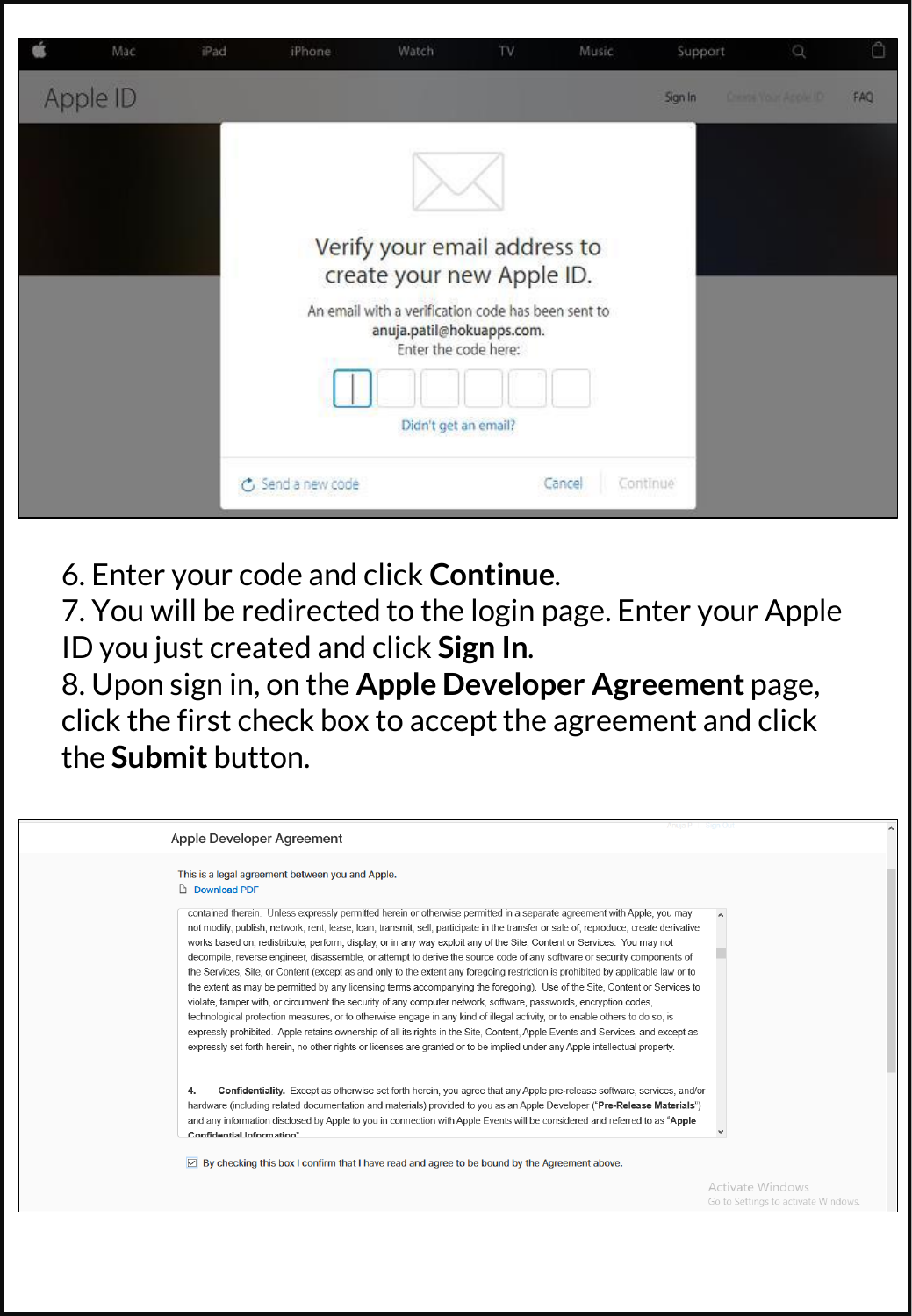

## **Creating an Apple Developer Account**

## 1. Visit developer.apple.com



## 2. Click **Account**

- 3. Sign in with your Apple ID.
- If you already have an Apple ID, you'll just need to agree to Apple's Developer Agreement to turn it into a developer account. Type in your **Apple ID** and click **Sign In**.
- If you don't have an Apple ID, you'll need to create one first. Click **Create Apple ID** and fill out the required information and click **Continue** (Visit the 'Create Apple ID' section of this document).
- You'll then need to sign in with the Apple ID that you just created and go to the **Member Centre**.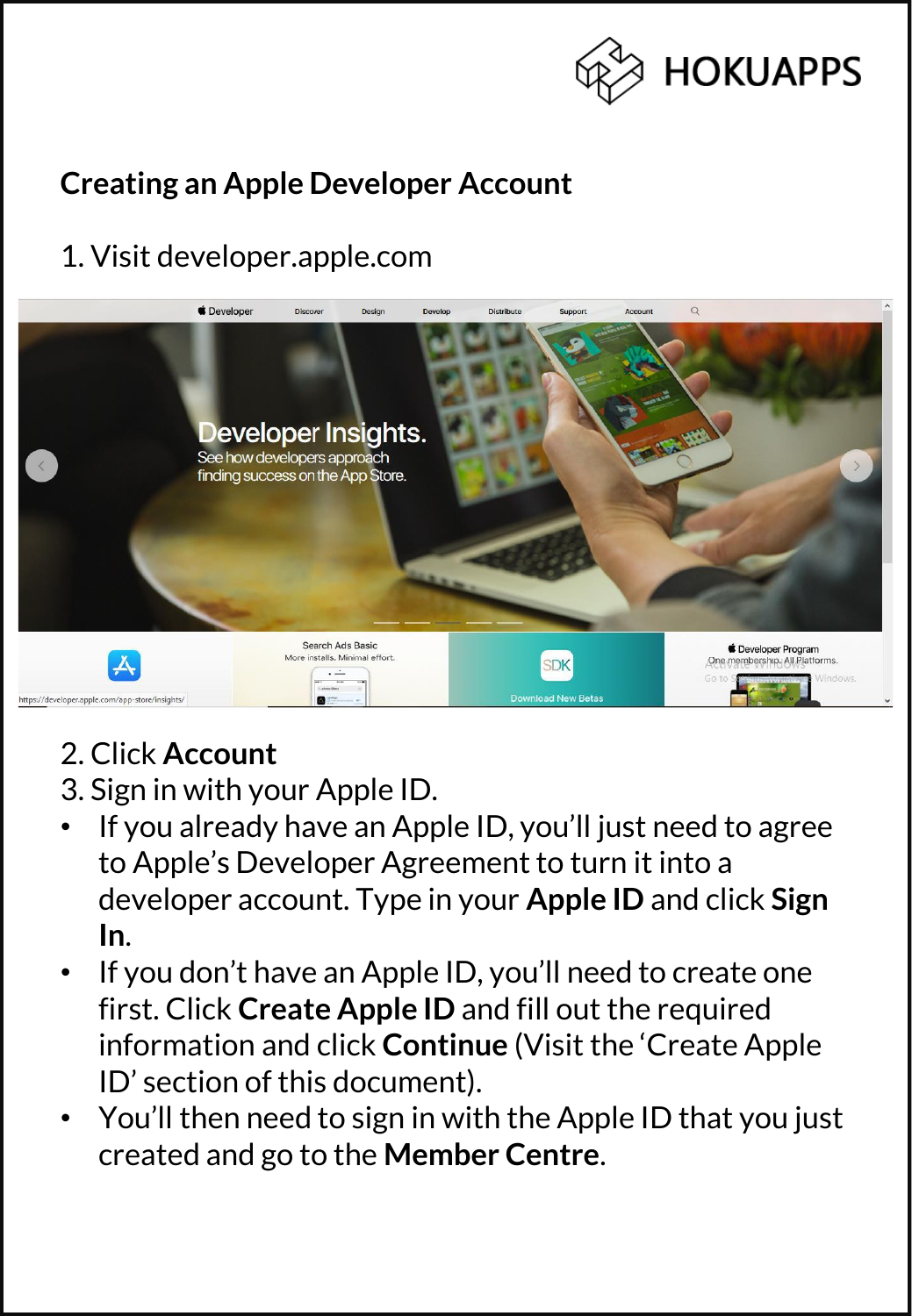

*Note:* Your Apple ID now works as a developer account. You will not be able to submit apps to the App Store, or download iOS, OS X, watchOS, or tvOS developer betas. A paid membership for developer account is required to enjoy those privileges. You will have to enroll in the Apple Developer Program.

Membership includes access to beta OS releases, advanced app capabilities, and tools to develop, test, and distribute apps and Safari extensions. Developers enrolled as individuals will sell apps on the Apple App Store using their personal name.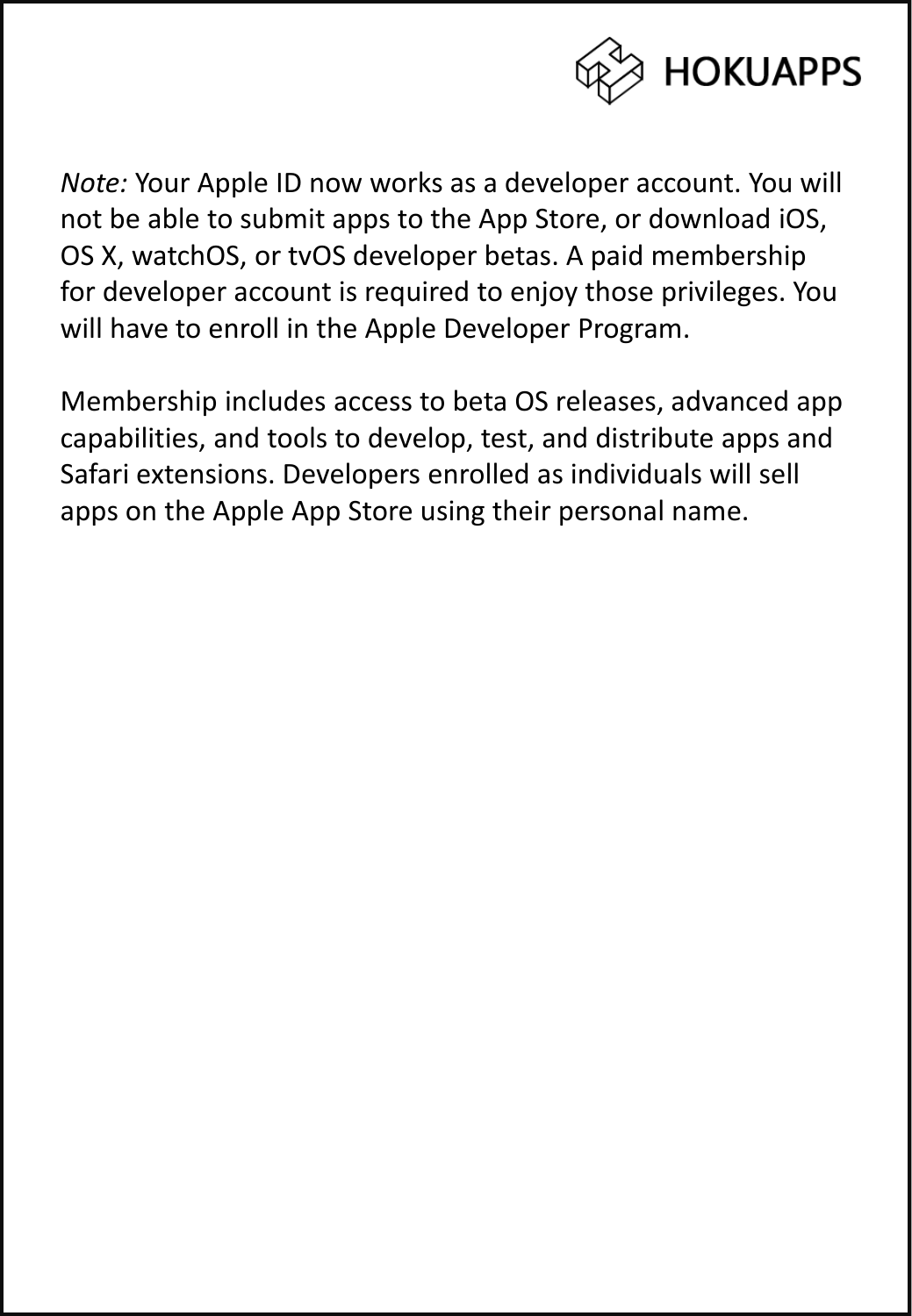

## **Choosing a Membership**

Once you are done creating your Apple ID, follow the below steps:

1. Click on '**Join the Apple Developer Program**' as shown (If you already have an Apple ID, you can directly visit <https://developer.apple.com/programs/enroll/>)



## 2. Click on '**Enroll**' .

Apple Developer Program

Enroll Overview What's Included How It Works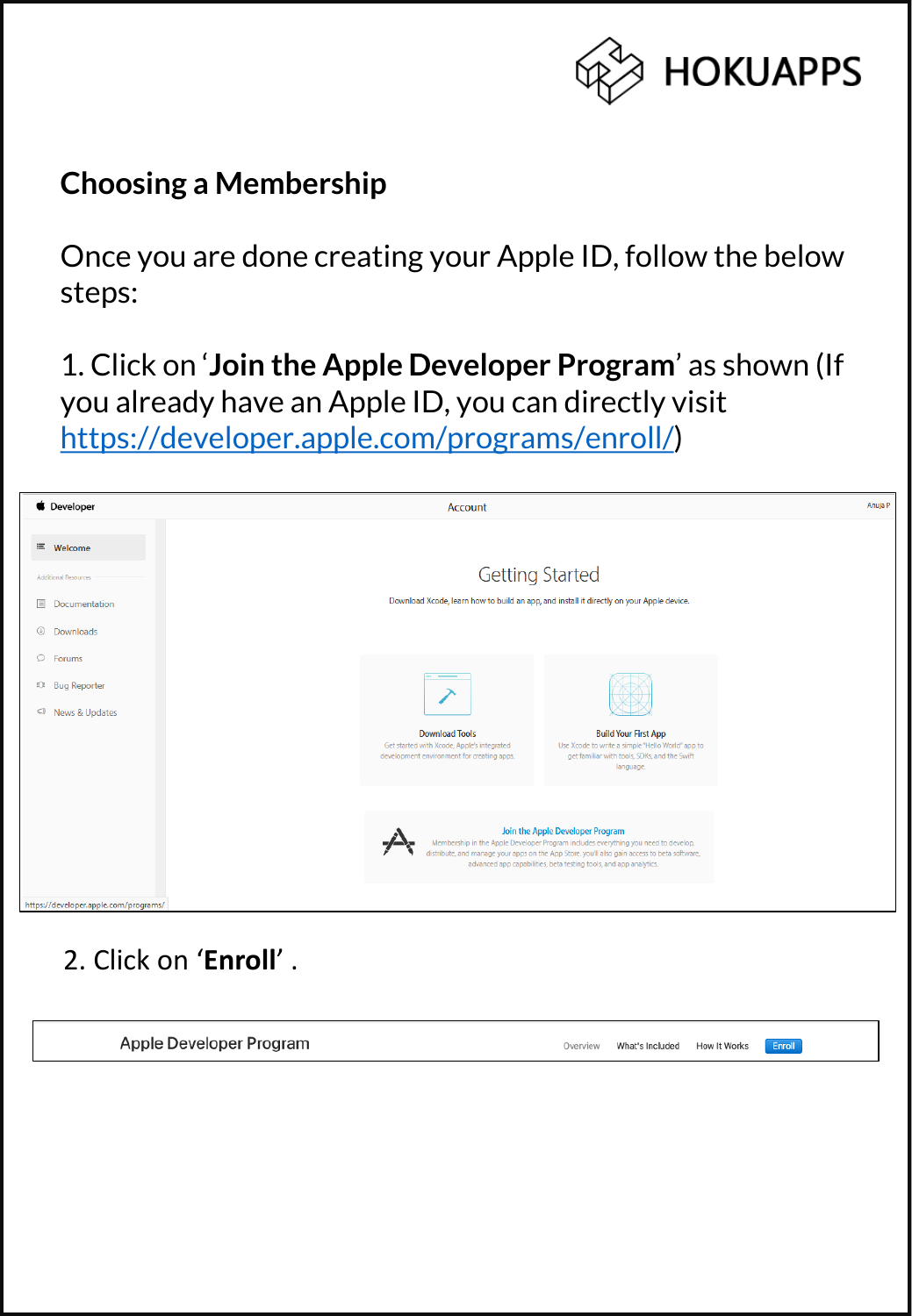

- 3. Depending on your needs, you can choose between:
- *Enrolling as an individual:* This one suits a personal project just fine. Just pay attention to the fact that your personal name will appear in the "Seller" field in the application profile over on the App Store. OR
- *Enrolling as an organization:* If you are a company/business, it is advised to use this account. Its advantage is that the name of your company will appear in the App Store instead of yours.

### Apple Developer Program Overview What's Included **How It Works Enrolling as an Individual** If you are an individual or sole proprietor/single person business, sign in with your Apple ID to get started. You'll need to provide basic personal information, including your legal name and address. **Enrolling as an Organization** If you're enrolling your organization, you'll need an Apple ID as well as the following to get started: **A D-U-N-S<sup>\*</sup> Number** Your organization must have a D-U-N-S Number so that we can verify your organization's identity and legal entity status. These unique nine-digit numbers are assigned by Dun & Bradstreet and are widely used as standard business identifiers. You can check to see if your organization already has a D-U-N-S Number and request one if necessary. They are free in most jurisdictions. Learn more > **Legal Entity Status** Your organization must be a legal entity so that it can enter into contracts with Apple. We do not accept DBAs, fictitious businesses, trade names, or branches. **Legal Binding Authority** As the person enrolling your organization in the Apple Developer Program, you must have the legal authority to bind your organization to legal agreements. You must be the organization's owner/founder, executive team member, senior project lead, or have legal authority granted to you by a senior employee.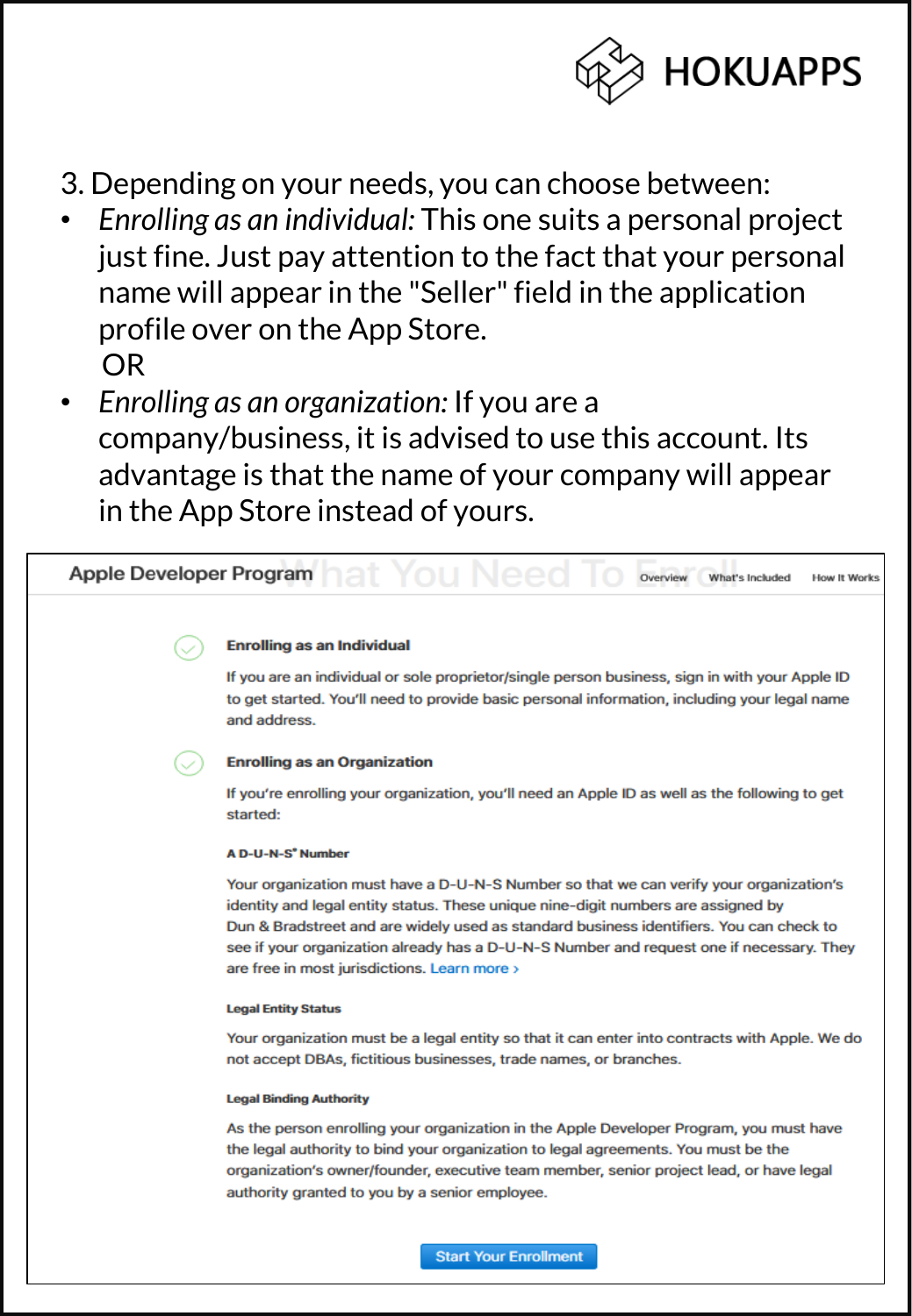

## 5. On the next screen you will be asked whether you "are enrolling as an individual or organization".

|                   | <b>Apple ID Information</b>                                                                                                                                                                                      |  |
|-------------------|------------------------------------------------------------------------------------------------------------------------------------------------------------------------------------------------------------------|--|
|                   | The information on this Apple ID account will be used for<br>verification and legal agreements, so please make sure<br>your legal name and country are correct. To edit your<br>account information, contact us. |  |
| Email             | hokuapps@gmail.com                                                                                                                                                                                               |  |
| <b>Name</b>       |                                                                                                                                                                                                                  |  |
|                   | <b>Country</b> United States                                                                                                                                                                                     |  |
|                   |                                                                                                                                                                                                                  |  |
|                   |                                                                                                                                                                                                                  |  |
|                   | <b>Entity Type</b>                                                                                                                                                                                               |  |
| I develop apps as | <b>Select</b><br>$\checkmark$                                                                                                                                                                                    |  |
|                   | Select                                                                                                                                                                                                           |  |
|                   | Individual / Sole Proprietor / Single Person Business                                                                                                                                                            |  |
|                   | Company / Organization                                                                                                                                                                                           |  |

6. Make your choice and follow the steps below to complete your registration.

(*ATTENTION:* We detailed the process to enroll as an individual. The organization Enrollment is slightly different, as you will have to provide additional information, such as your company's D-U-N-S® Number).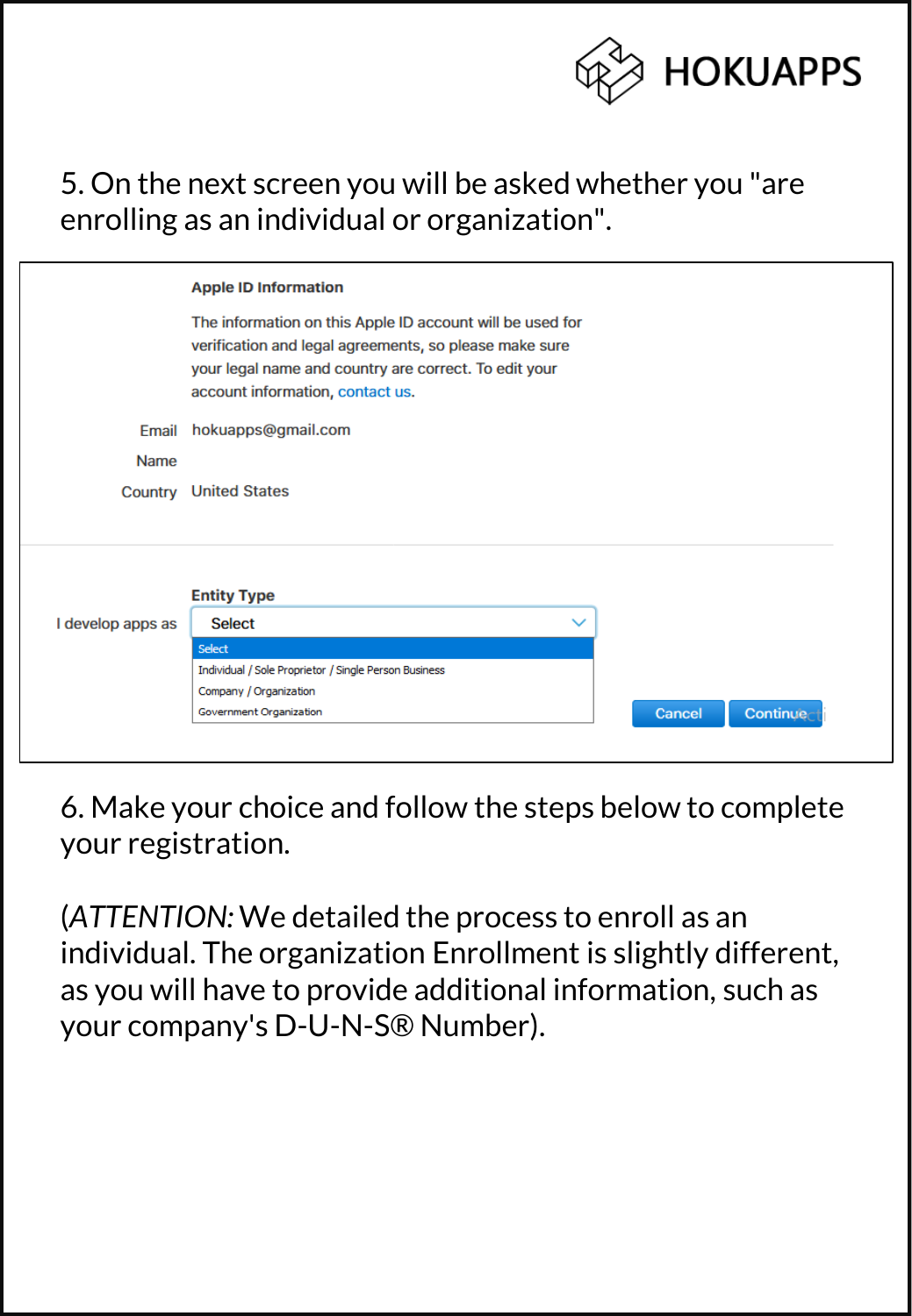

## 7. Fill in your Contact Information. Check **the Apple Developer Program License Agreement** box.

| <b>C</b> Developer                                                                                                          | <b>Discover</b>                                                                                                            | Design                                                                                                          | Develop             | Distribute                                                                                                                                                                                                                                                                                                                                                                                                                                                                                                                                                                                                                                       | Support | Account          | $\alpha$ |
|-----------------------------------------------------------------------------------------------------------------------------|----------------------------------------------------------------------------------------------------------------------------|-----------------------------------------------------------------------------------------------------------------|---------------------|--------------------------------------------------------------------------------------------------------------------------------------------------------------------------------------------------------------------------------------------------------------------------------------------------------------------------------------------------------------------------------------------------------------------------------------------------------------------------------------------------------------------------------------------------------------------------------------------------------------------------------------------------|---------|------------------|----------|
| Apple Developer Program Enrollment                                                                                          |                                                                                                                            |                                                                                                                 |                     |                                                                                                                                                                                                                                                                                                                                                                                                                                                                                                                                                                                                                                                  |         | Your Information |          |
|                                                                                                                             | <b>Legal Name</b>                                                                                                          | <b>Contact Information</b><br>account information, contact us.                                                  |                     | The name on this Apple ID account will be used as your<br>seller name, and for contracts and banking, if your app is<br>selected for distribution by Apple. Make sure that it is your<br>legal name and that your country is correct. To edit your                                                                                                                                                                                                                                                                                                                                                                                               |         |                  | Sign Out |
|                                                                                                                             | Phone                                                                                                                      |                                                                                                                 |                     | ext                                                                                                                                                                                                                                                                                                                                                                                                                                                                                                                                                                                                                                              |         |                  |          |
|                                                                                                                             |                                                                                                                            | <b>Country Code</b>                                                                                             | <b>Phone Number</b> | <b>Extension</b>                                                                                                                                                                                                                                                                                                                                                                                                                                                                                                                                                                                                                                 |         |                  |          |
|                                                                                                                             | <b>Address Line 1</b><br><b>Address Line 2</b><br>Town / City<br><b>State / Province</b><br><b>Postal Code</b><br>ontional | Enter your home or business address in your local<br>language.<br><b>Select</b><br><b>Country</b> United States |                     |                                                                                                                                                                                                                                                                                                                                                                                                                                                                                                                                                                                                                                                  |         |                  |          |
| <b>Apple Developer Program License Agreement</b><br>This is a legal agreement between you and Apple.<br><b>Download PDF</b> |                                                                                                                            |                                                                                                                 |                     |                                                                                                                                                                                                                                                                                                                                                                                                                                                                                                                                                                                                                                                  |         |                  |          |
| BETWEEN YOU AND APPLE.<br>Purpose                                                                                           |                                                                                                                            | Apple Developer Program License Agreement                                                                       |                     | PLEASE READ THE FOLLOWING APPLE DEVELOPER PROGRAM LICEN SE AGREEMENT TERMS AND CONDITIONS CAREFULLY BEFORE<br>DOWNLOADING OR USING THE APPLE SOFTWARE OR APPLE SERVICES. THESE TERMS AND CONDITIONS CONSTITUTE A LEGAL AGREEMENT<br>You would like to use the Apple Software (as defined below) to develop one or more Applications (as defined below) for Apple-branded products. Apple is willing                                                                                                                                                                                                                                              |         |                  |          |
| and conditions set forth in this Agreement.<br>separately distributed under this Agreement.                                 |                                                                                                                            |                                                                                                                 |                     | to grant You a limited license to use the Apple Software and Services provided to You under this Program to develop and test Your Applications on the terms<br>Applications developed under this Agreement for iOS Products, Apple Watch, or Apple TV can be distributed in four ways: (1) through the App Store, if<br>selected by Apple, (2) through the B2B Program area of the App Store, if selected by Apple, (3) on a limited basis for use on Registered Devices (as defined<br>below), and (4) for beta testing through TestFlight. Applications developed for macOS can be distributed through the App Store, if selected by Apple, or |         |                  |          |
|                                                                                                                             |                                                                                                                            | jurisdiction in which I reside (at least 18 years of age in many countries).                                    |                     | By checking this box I confirm that I have read and agree to be bound by the Apple Developer Program License<br>Agreement above. If I am agreeing on behalf of my company, I represent and warrant that I have legal authority to<br>bind my company to the terms of such Agreement above. I also confirm that I am of the legal age of majority in the                                                                                                                                                                                                                                                                                          |         |                  |          |

Cancel |

Back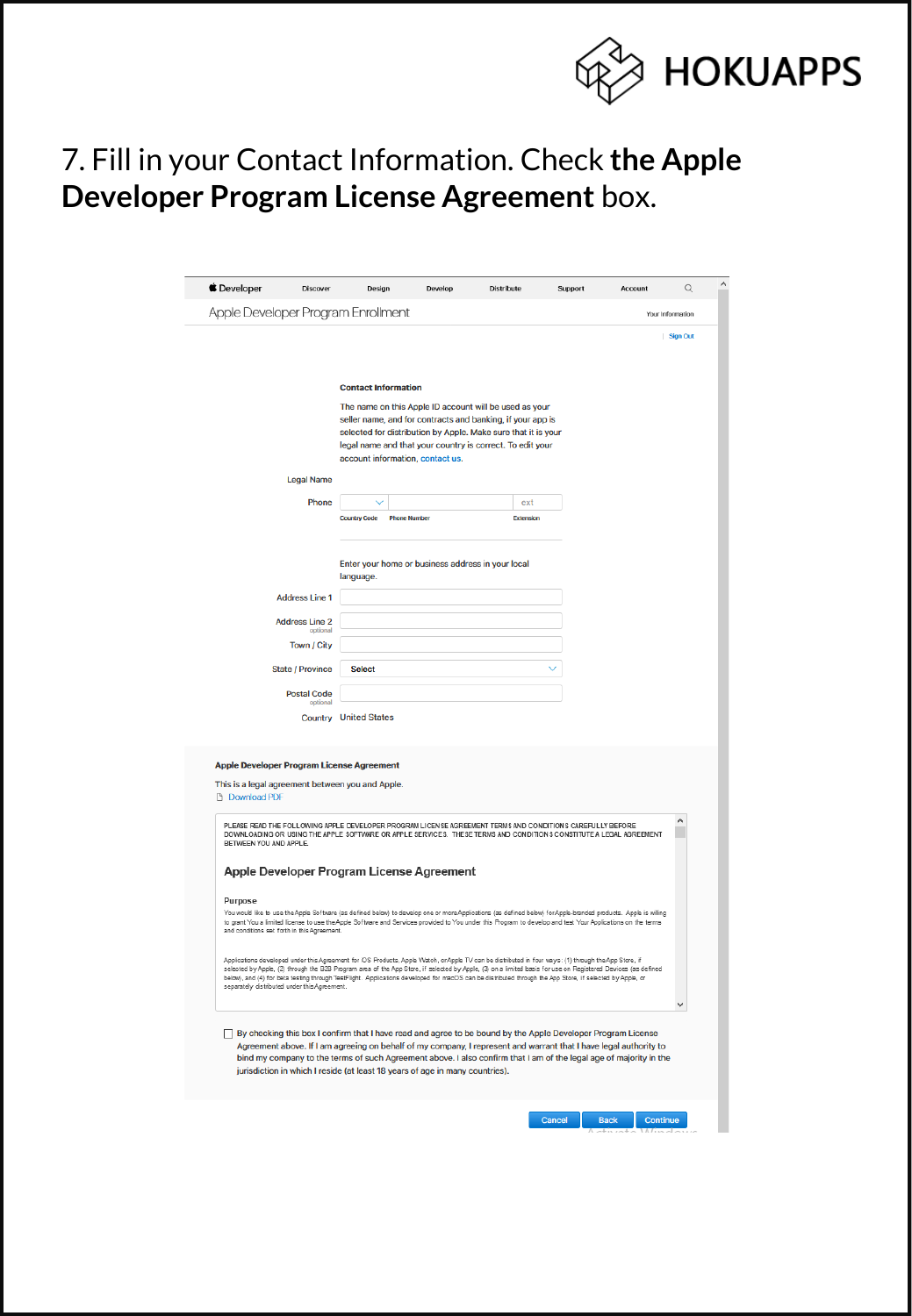

# 8. Review the information provided. Click on "Continue".

| Apple Developer Program Enrollment<br>Summary for Review |                                                                                                                                                                                                                      |          |  |  |
|----------------------------------------------------------|----------------------------------------------------------------------------------------------------------------------------------------------------------------------------------------------------------------------|----------|--|--|
|                                                          | <b>Apple ID Information</b>                                                                                                                                                                                          |          |  |  |
|                                                          | The information on this Apple ID account will be used for<br>verification and membership contracts, so please make<br>sure your legal name and country are correct. To edit your<br>account information, contact us. |          |  |  |
| Email                                                    | hokuapps@gmail.com                                                                                                                                                                                                   |          |  |  |
|                                                          | Name Ana P                                                                                                                                                                                                           |          |  |  |
|                                                          | <b>Country</b> United States                                                                                                                                                                                         |          |  |  |
|                                                          |                                                                                                                                                                                                                      |          |  |  |
|                                                          | <b>Entity Type</b>                                                                                                                                                                                                   |          |  |  |
|                                                          |                                                                                                                                                                                                                      |          |  |  |
|                                                          | I develop apps as a Individual / Sole Proprietor / Single Person Business                                                                                                                                            |          |  |  |
|                                                          |                                                                                                                                                                                                                      |          |  |  |
|                                                          | <b>Contact Information</b>                                                                                                                                                                                           |          |  |  |
|                                                          | Phone 18308825345 202                                                                                                                                                                                                |          |  |  |
| <b>Address Line 1</b>                                    |                                                                                                                                                                                                                      |          |  |  |
| <b>Address Line 2</b>                                    |                                                                                                                                                                                                                      |          |  |  |
| Town / City Pune                                         |                                                                                                                                                                                                                      |          |  |  |
| State / Province                                         |                                                                                                                                                                                                                      |          |  |  |
| <b>Postal Code</b>                                       |                                                                                                                                                                                                                      |          |  |  |
|                                                          |                                                                                                                                                                                                                      |          |  |  |
|                                                          | Cancel<br><b>Back</b>                                                                                                                                                                                                | Continue |  |  |
|                                                          |                                                                                                                                                                                                                      |          |  |  |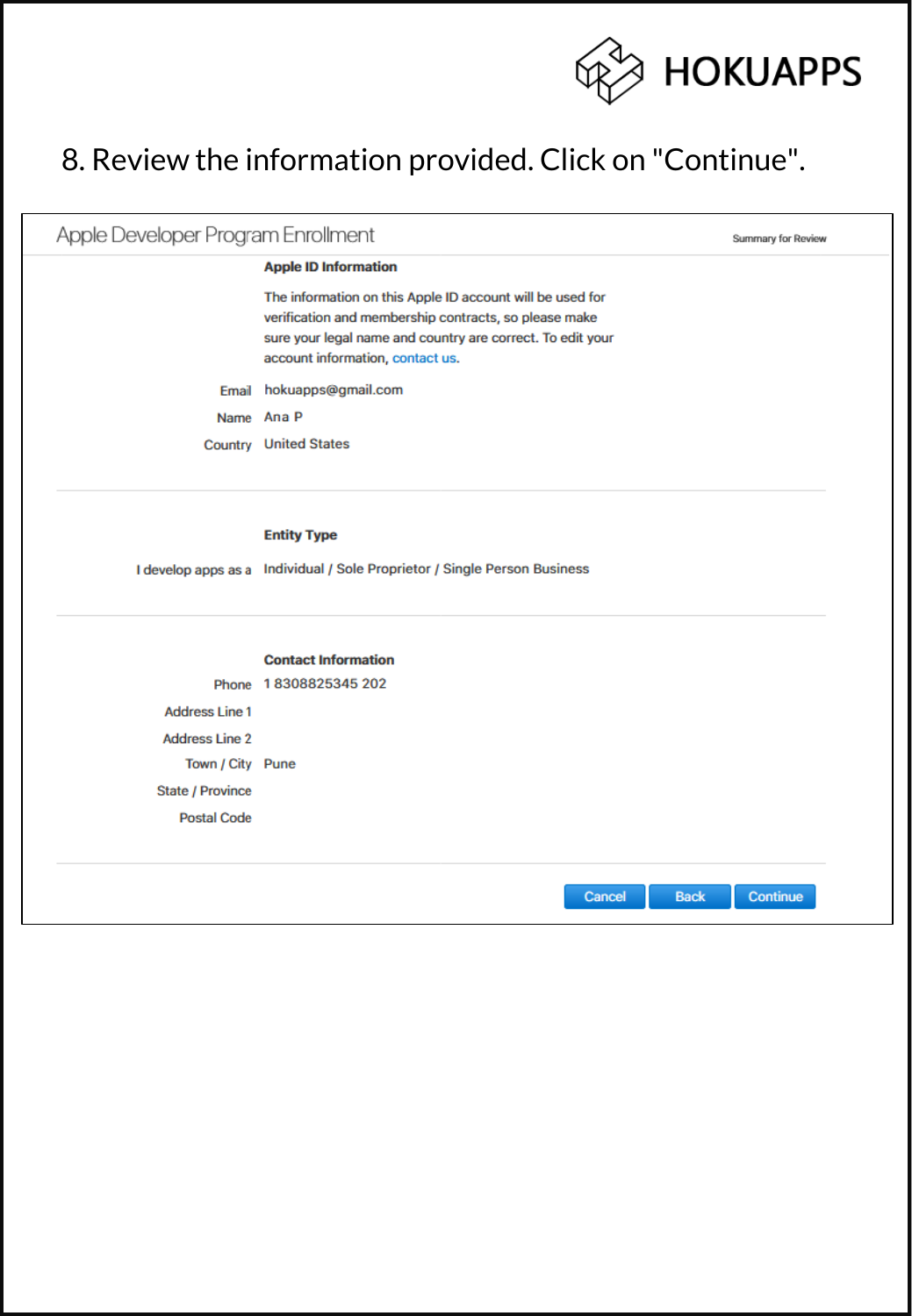

Cancel

Purchase

## 9. Complete your purchase by clicking the '**Purchase'**  button.

#### **Complete Your Purchase**

Once you complete your purchase, you will receive a purchase acknowledgement and a membership confirmation email.

Membership Apple Developer Program Cost US\$ 99 Duration 1 year Enrollment ID 73XM2E8K9A

#### **Automatic Renewal**

Automatically renewing your annual membership ensures that your apps remain available and that you maintain access to membership benefits. You can change this setting any time in your account.

□ By checking this box and clicking the Purchase button, I give permission to Apple to automatically charge the default credit/debit card associated with my Apple ID to renew my membership, subject to the following:

- . I will be billed on an annual basis for US\$ 99. Taxes may apply.
- . I can cancel automatic renewal at any time up to 24 hours before my renewal date by unchecking the "Auto-Renew Membership" box in the Membership section of my account.
- . Apple will notify me of the upcoming charge before processing my automatic renewal.
- . If Apple changes the membership price, I will be notified of the new price before I am charged and can opt-out by unchecking the "Auto-Renew Membership" box in the Membership section of my account.
- . If the payment for my membership cannot be transacted for any reason, Apple will not process my automatic renewal and will notify me with instructions on how to manually renew my membership.

10. A Payment Secure Checkout page will open. Fill in your Payment Method. Click on "**Continue**".

You should receive an e mail confirming your order. It will ask you to verify your e-mail address. Follow the instructions provided to confirm your account.

11. Apple will send a confirmation email within 24 hours notifying you that your iOS Developer Account was successfully created!

12. You can now log into *<itunesconnect.apple.com>* using the same login info.